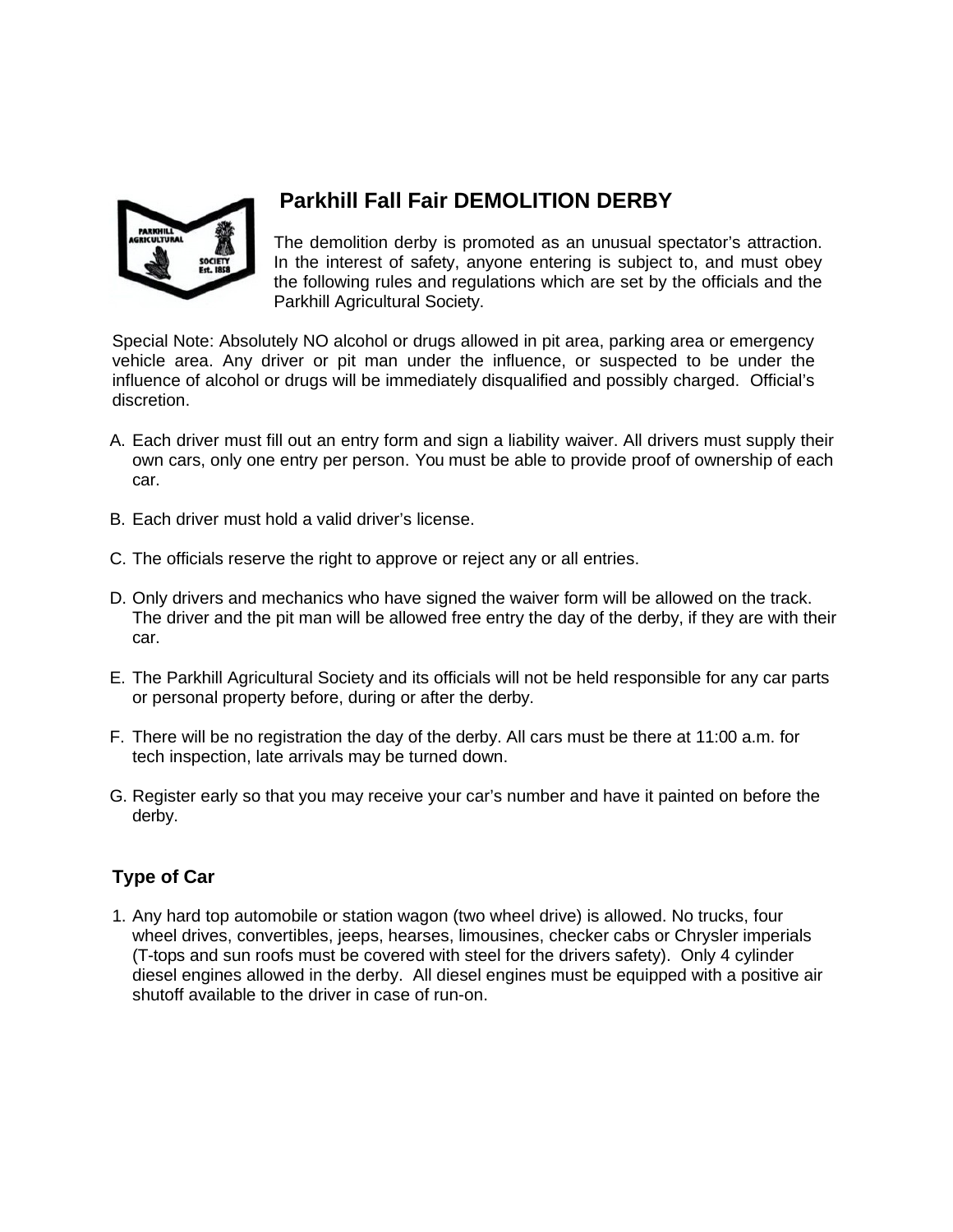## **Running**

- 1. Safety belts and C.S.A/DOT. approved helmets are required. Goggles or face shields are recommended.
- 2. No deliberate head on collisions and no deliberate hitting on driver's door. Disqualification will result if the rules are ignored. Drivers door hits are a serious offence and can lead to significant injuries.
- 3. Vehicles must have dependable brakes at all times. (No cutting of pinching brake lines).
- 4. No cars are permitted in the competition area before the heat in which they are participate.
- 5. A vehicle will be disqualified if the driver's door comes open during the heat. The driver must remain in the car until the heat is over.
- 6. A one minute time limit is enforced by the track officials for restarts and making competitive contact with another car. Hits must be aggressive. No sandbagging or pinning is allowed.
- 7. The starters or official's decision will be final in the outcome of each heat.
- 8. A fire alarm or whistle or waving of RED flags will be used in the event of a fire. All vehicles will stop immediately or be disqualified.
- 9. A \$50.00 protest fee from the registered driver is required to protest another car.

#### **ALL CARS MUST BE REMOVED OFF GROUNDS DAY OF DERBY BY OWNER.**

## **PLEASE NOTE: ! DISQUALIFICATIONS WILL RESULT IF THESE RULES ARE NOT CLOSELY FOLLOWED.**

The rules supersede any and all previously used rules of the Parkhill Agricultural Society ~ Parkhill Demolition Derby.

NO changes or alterations of the rules may be made except by the officials.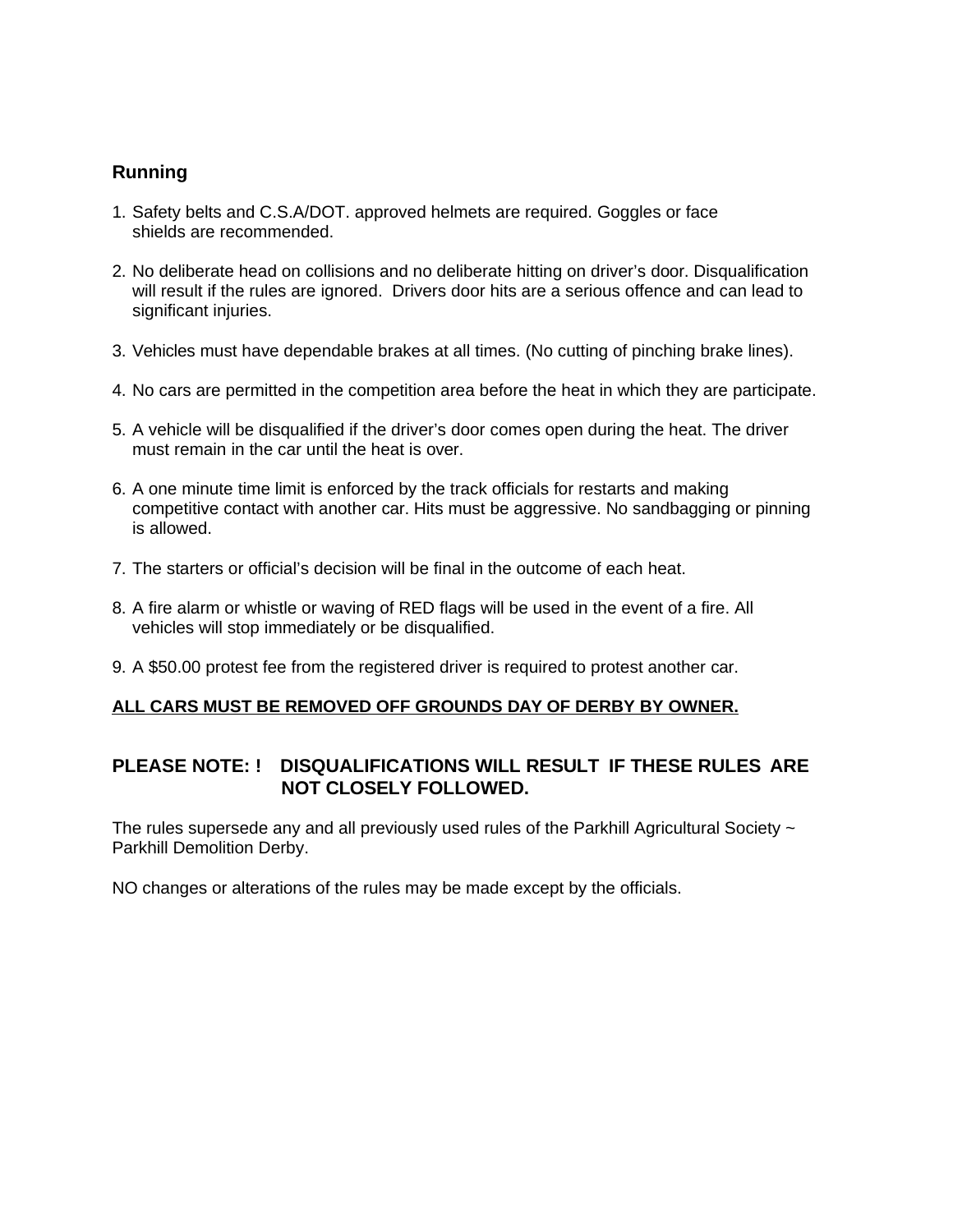## **Preparation of Car**

THE OFFICIALS DECISION IS FINAL. PLEASE READ ALL RULES.

PLEASE NOTE: THE TRUCK AND HOOD MUST REMAIN OPEN UNTIL THE INSPECTION OF ALL CARS ARE COMPLETE. THEY MAY BE CLOSED AND PROPERLY SECURED AFTER OFFICIALS HAVE GIVEN THEIR APPROVAL.

- 1. All glass must be removed. This includes windshield, side windows, rear windows, head and tail lights, bulbs and lenses. Windows should be removed without breaking them. If glass does break all fragments must be removed from all areas.
- 2. Remove all exterior trim, chrome moldings, door handles, mirrors, antennas and grills.
- 3. Any sharp protruding fins or dangerous objects (bent panels) must be either mashed down or cut off.
- 4. No special bumpers, reinforcements, fabrication or trailer hitches are allowed. Original style bumpers with original mounting hardware must be firmly attached. Bumpers may be bent or removed. Bumper shocks may be welded. No chains, belts, wire etc. are allowed to hold bumpers on or up.
- 5. Welding solid or chained down engine and transmission mounts are recommended.
- 6. Radiators, transmission coolers, and heater core must remain in original position or be taken off. Removal of heater core is recommended for driver's safety. Removal of antifreeze, replaced with water is also recommended.
- 7. Remove any engine driven cooling fans. Electric cooling fan may be installed in its place in front or behind the radiator.
- 8. A post-to-post bar may be welded into the driver's compartment for driver safety. It cannot be located anywhere other than behind the driver's seat, from the driver's side post to the passenger side post. (It may not be welded to the frame in any way)
- 9. All doors must be fastened shut by wire or welded for the driver's safety. No chains are allowed. Welding the door shut is preferred (note: If driver's door comes open during the event, driver will be removed.
- 10. It is **STRONGLY** recommended that the driver's door be reinforced inside with a steer bar, angle iron, or pipe. Length is not to extend more than 12 inches on either end of driver's door. No other reinforcements are allowed.
- 11. Frames must remain in stock form. No reinforcements or bracing are allowed. (Officials discretion).
- 12. Fenders may be cut for wheel clearance only, inner fenders may be removed.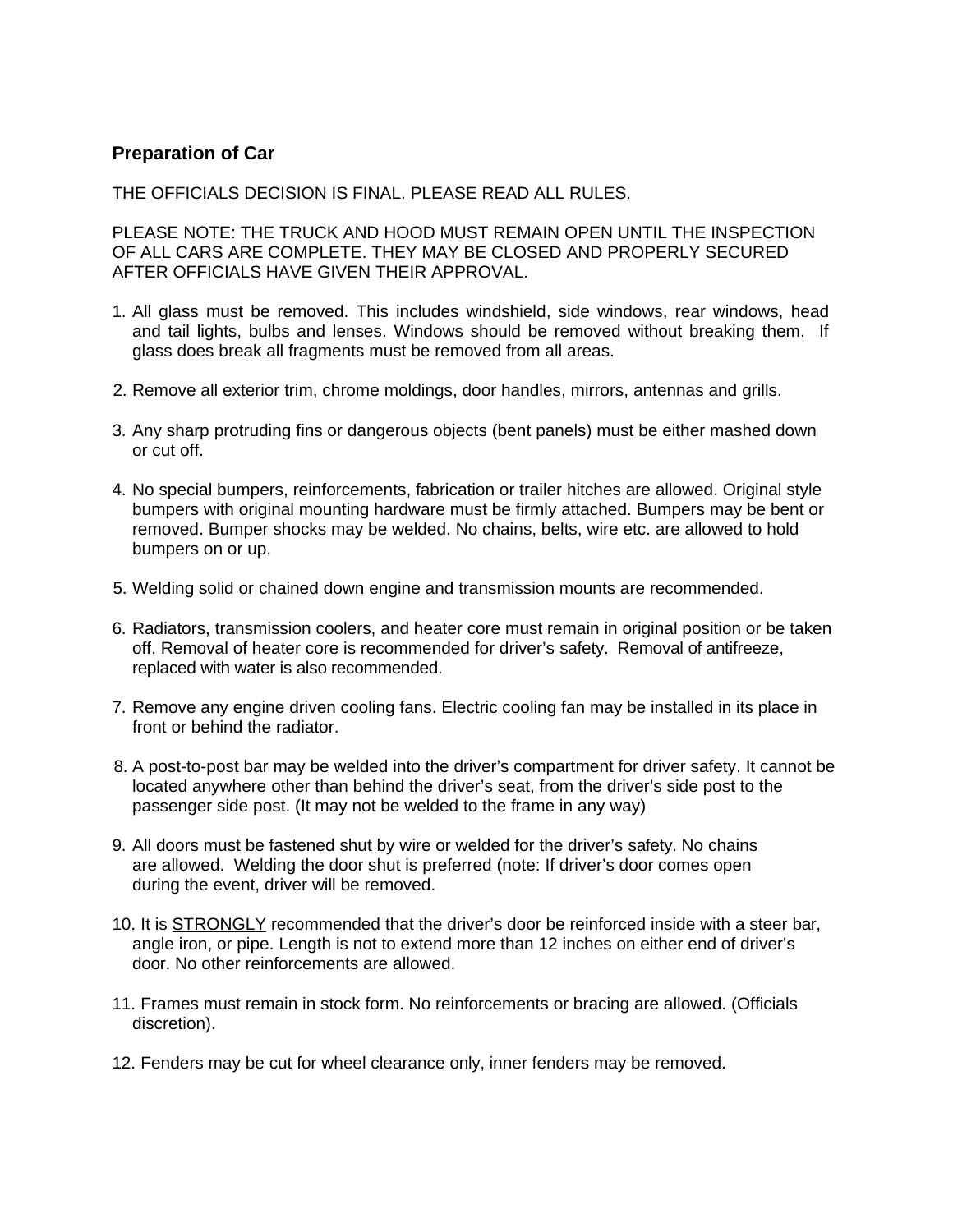13. Hood, trunk or tailgate must be fastened down in 4 places with only 2 strands of wire through each hole. No chains, bolts, pins, cable, straps, or belts may be used. No weld on hood, trunk or tailgate. Official's decision of use of wire. Welding doors shut is allowed and recommended. No modifications to body mounts permitted.

14. It is mandatory that an opening be cut in the hood over the engine at least 8 inches square. The hood may be removed. It is recommended to leave the air breather on.

15. All flammable material except driver's seat and dash board must be removed, e.g. Carpeting, head liner, door panels, rear seat, sun visors etc.

16. Driver's compartment floor must be sound with no large holes for the driver's safety. Screwing or welding the floor for repair is permissible.

17. Only one 12 volt battery is allowed. It may be moved to any position in the car, but it must be securely fastened and well covered with a splash proof material to protect the driver.

18. The entire driver's door must be painted white before entering the fair ground. Do not paint the passenger door white. No lettering on driver's door. No all white cars will be allowed in the derby. You must paint a pattern or different colour, except the driver's door.

19. All tires must be passenger car tires. No snow tires on driving axles. No double tires, liquid filled, cut tires, studs, chains or screw in the rims to hold tires. All tires must be D.O.T. approved for passenger vehicles.

20. Shocks, coils and leaf springs must be stock and remain in stock operation order, maximum 5 leaf springs.

21. One of the following options must be placed directly in front of the driver where the windshield was:

- (1) A strong steel construction type wire mesh
- (2) Plexiglas or Lexan

22. Stock gas tank must be removed and a 1,2, or 3 gallon maximum C.S.A. approved gas tank must be installed. The tank must be installed on a pop crate that is bolted to the floor or where the rear seat was located. All fuel cans must be then secured to a pop crate with wire, rope or rubber straps. Marine tanks are allowed. Fabricated metal fuel cells will be accepted at official's discretion.

23. Gas lines and fittings to fuel tank must be securely fastened. Gas lines must be metal or approved rubber. **Original fuel lines under car are not to be used. Must be run inside car.**

24. All electric fuel pumps **MUST** have an emergency shut off switch accessible to the driver.

25. The vehicle must be swept clean, no glass, metal, junk tires or wheels are allowed in the car or the trunk.